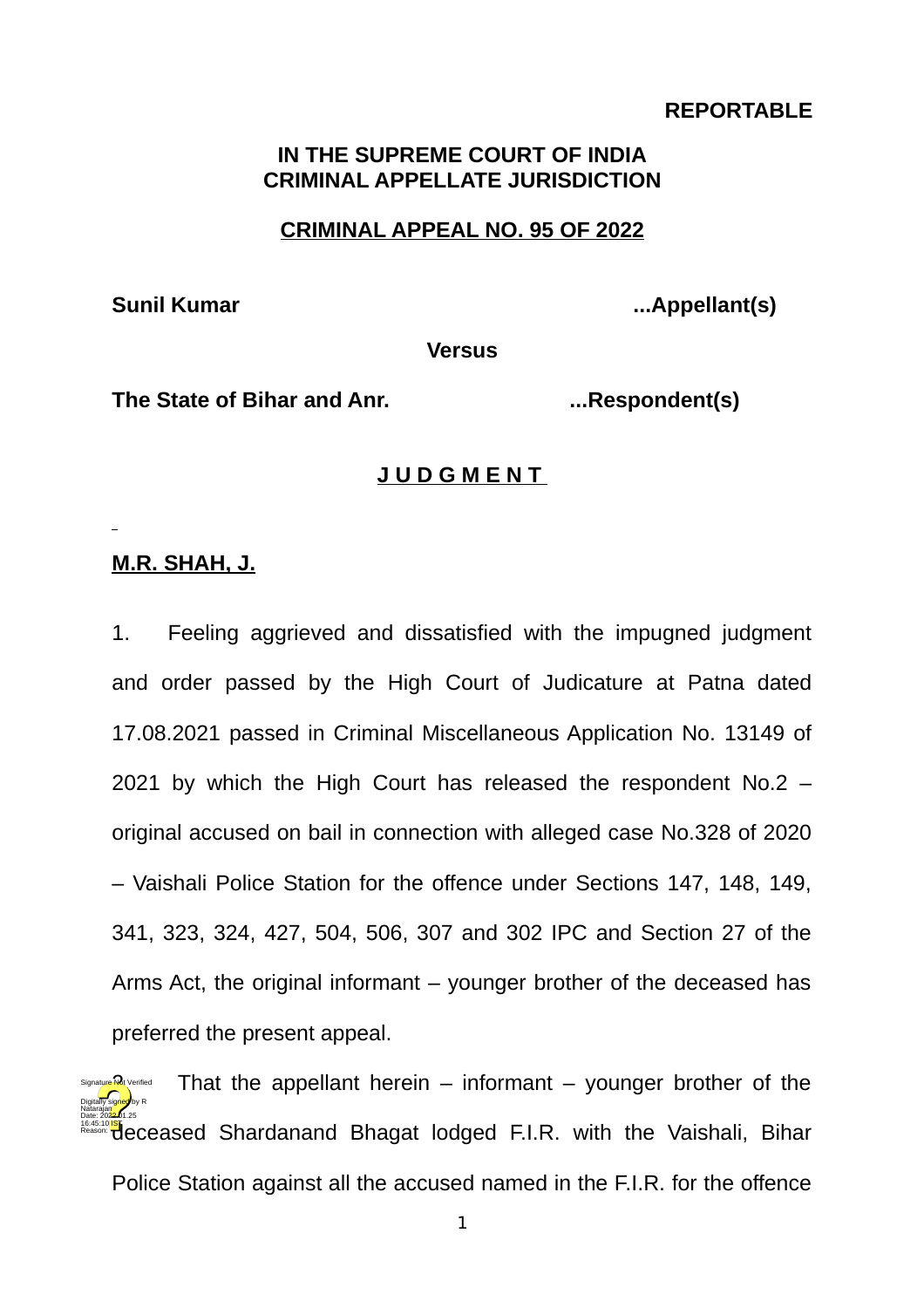under Sections 147, 148, 149, 341, 323, 324, 427, 504, 506, 307 and 302 IPC and Section 27 of the Arms Act for having assaulted them and killed his elder brother Shardanand Bhagat, who succumbed to the bullet injury. As per the case of the prosecution, on fateful date of occurrence accused Ramawatar Bhagat (respondent No.2 herein) and other accused named in F.I.R. having armed with lethal weapons came to the Bamboo Clumps of the informant and they started cutting the bamboos. So, his brother - Shardanand Bhagat went to forbade them. On this accused Ramawatar Bhagat ordered to kill Shardanand Bhagat and then Shardanand Bhagat started fleeing away but he was chased and surrounded by all the accused persons. After that the co-accused Manish Kumar fired upon him from his rifle due to which Shardanand Bhagat got injured and fell down and when the informant went to save him, the co-accused namely Rambabu Kumar fired twice upon the informant due to which the informant also got injured to some extent. After that all the accused persons brutally assaulted the informant by means of Lathi, Danda. When co-villagers started assembling there then all the accused persons fled away. Later on, both the injured persons were brought to the Sadar Hajipur and thereafter they were referred to P.M.C.H. for treatment.

2.1 That during the course of treatment, Shardanand Bhagat succumbed to the bullet injury. So, later on, Section 302 IPC was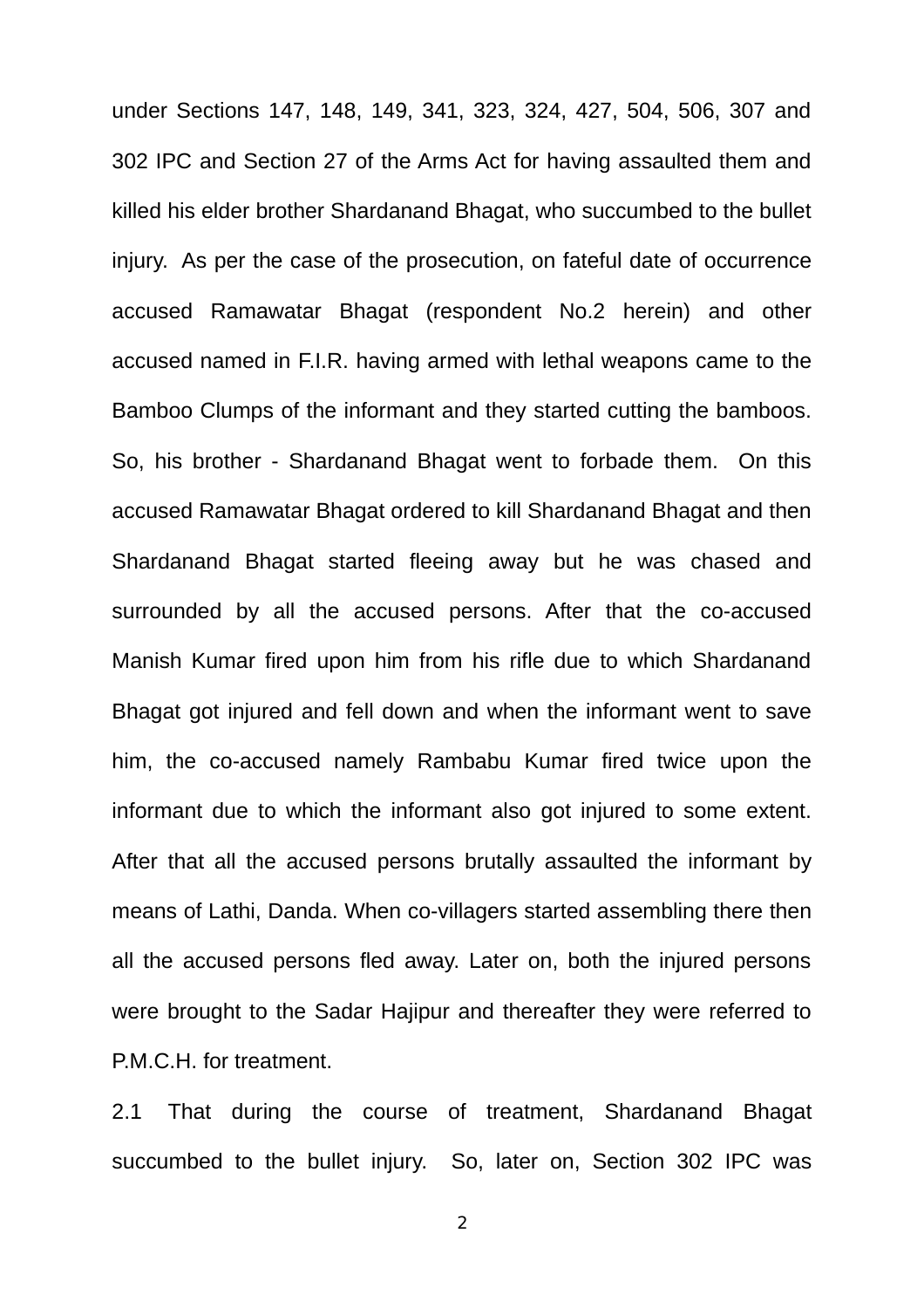added. All the accused persons were arrested including the respondent No.2 - Ramawatar Bhagat. The bail application filed by the respondent No.2 - Ramawatar Bhagat came to be rejected by the Sessions Court by giving cogent reasons and by observing that the respondent No.2 accused Ramawatar Bhagat and other accused persons named in the F.I.R. formed an unlawful assembly and thereafter killed Shardanand Bhagat. The Sessions Court also observed that so far as respondent No.2 - Ramawatar Bhagat is concerned, he has actively participated in such heinous offence and therefore having considered the gravity of the case, no case for bail is made out. That thereafter the respondent No.2 approached the High Court by way of present application under Section 439 Cr.P.C. and by the impugned judgment and order without assigning any cogent reasons and without even considering the gravity and nature of the offence committed in which one of the persons got killed and after narrating the submissions made on behalf of the accused and the State and after observing "Considering the rival submissions as also the facts and circumstances of the case, this Court for the purposes of grant of bail is inclined to accept the submissions advanced by the petitioner's counsel. Prayer for bail of the petitioner is allowed."

2.2 Feeling aggrieved and dissatisfied with the impugned judgment and order passed by the High Court releasing the respondent No.2 on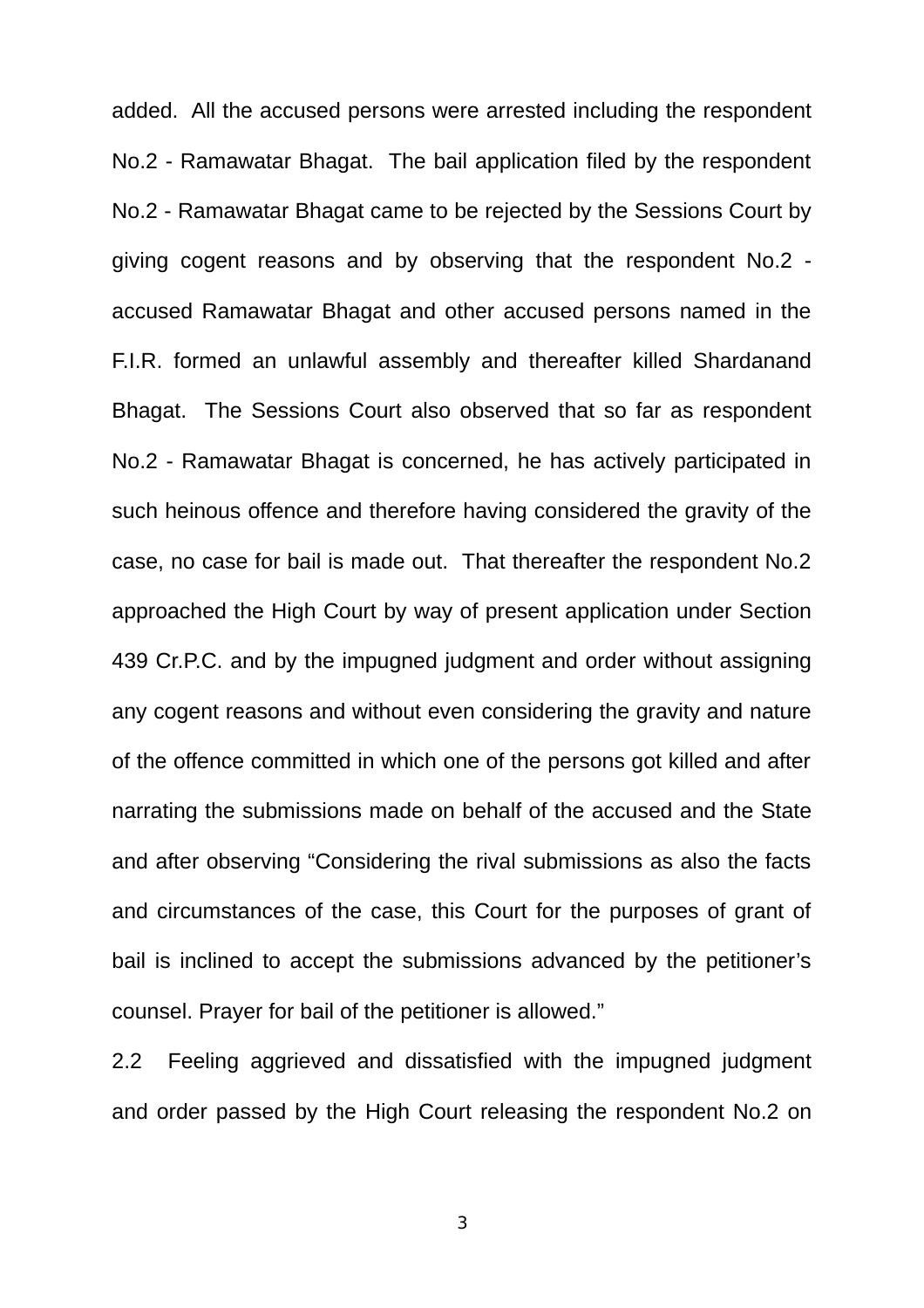bail, the original informant - younger brother of the deceased, who himself is an injured eye witness has preferred the present appeal.

3. Shri Rituraj Choudhary, learned counsel appearing on behalf of the appellant has vehemently submitted that in the facts and circumstances of the case, the High Court has committed a grave error in releasing the respondent No.2 accused on bail in a case where one person is killed.

3.1 It is vehemently submitted that while releasing the respondent No.2 on bail as such no reasons have been assigned by the High Court except after narrating the submissions observing that considering the rival submissions as also the facts and circumstances of the case, the Court is inclined to grant the bail. It is submitted that as held by this Court in a catena of decisions, the aforesaid can hardly be said to be sufficient reasons assigned while releasing the accused on bail. Reliance is placed on the decisions of this Court in the case of **Ramesh Bhavan Rathod Vs. Vishanbhai Hirabhai Makwana (Koli) and others, (2021) 6 SCC 230**, as well as in the case of **Mahipal Vs. Rajesh Kumar, (2020) 2 SCC 118**.

3.2 It is submitted that therefore the impugned order passed by the High Court releasing the respondent No.2 on bail is just contrary to law laid down by this Court in the aforesaid decisions as well as the recent decision of this Court in the case of **Bhoopendra Singh Vs. State of**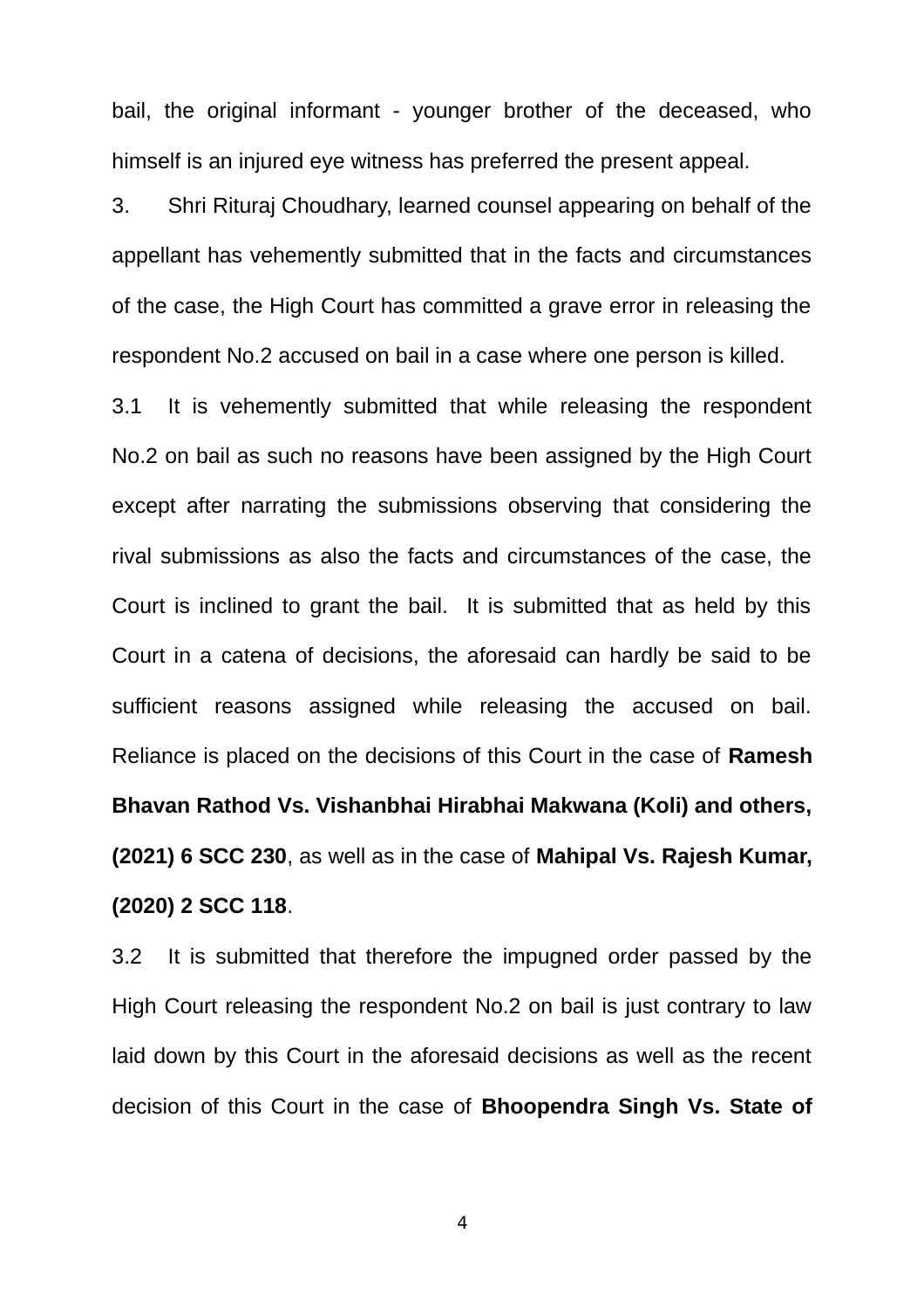**Rajasthan & another** (**Criminal Appeal No. 1279 of 2021**, decided on 29.10.2021).

3.3 It is further submitted that even otherwise while releasing the respondent No.2 accused on bail, the High Court has not at all adverted to the relevant considerations while granting bail as laid down by this Court in a catena of decisions, including the decision of this Court in the case of **Anil Kumar Yadav Vs. State (NCT of Delhi), (2018) 12 SCC 129.**

3.4 It is further submitted that the High Court has even totally ignored the antecedents of the accused. It is submitted that what is weighed with the High Court seems to be a parity as one other co-accused Shashi Bhushan Bhagat has been allowed bail. It is submitted that however, the High Court has not at all appreciated the distinct and distinguished features so far as the case of co-accused Shashi Bhushan Bhagat is concerned. It is submitted that the High Court ought to have appreciated that the case of co-accused Shashi Bhushan Bhagat is different from the respondent No.2 accused. It is further submitted that the High Court has also not at all considered the fact that earlier the respondent No.2 is also an accused in double murder case. He is involved in murder of the informant's father and younger brother and for which the cases are pending against him and the trial is at the stage of recording of evidence. It is submitted that the High Court has not at all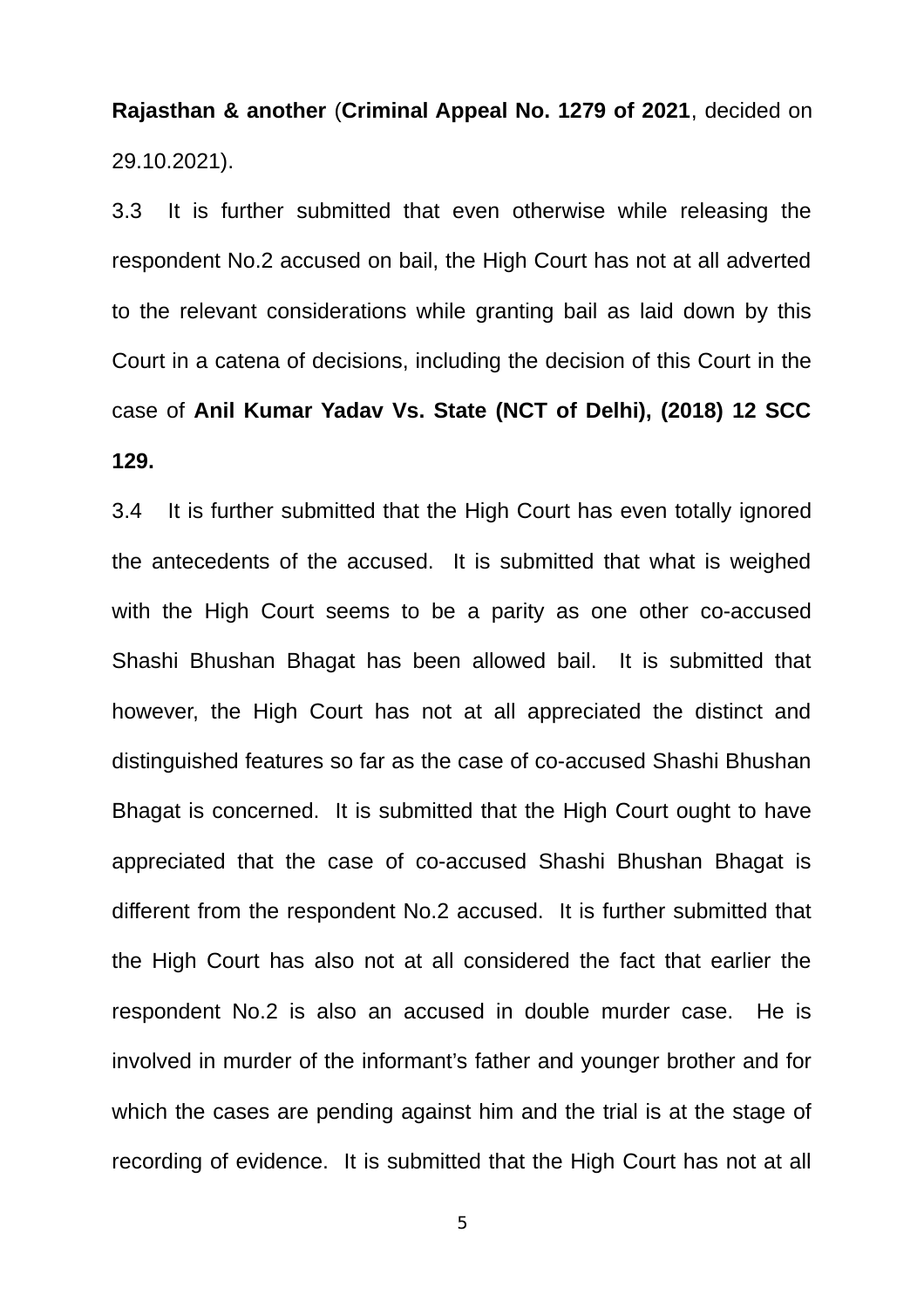noted and/or appreciated the fact that the respondent accused is threatening and building pressure upon the informant either to withdraw the aforesaid Session trial or to turn hostile in the aforesaid case as the trial is at the evidence stage. It is submitted that the High Court has not at all considered the aforesaid relevant aspects, which are very material while considering the grant of bail while releasing the respondent No.2 on bail.

4. Shri Devashish Bharuka, learned counsel appearing on behalf of the State has supported the appellant and submitted that after conclusion of the investigation, the respondent No.2 has been charge sheeted for the offence under Sections 147, 148, 149, 302, 34 and 447 IPC having murdered/killed Shardanand Bhagat – the elder brother of the appellant. It is submitted that therefore the High Court ought not to have released the respondent No.2 on bail in such a serious case for the offence under Section 302 IPC.

5. Present appeal is vehemently opposed by Shri Atul Kumar, learned counsel appearing on behalf of the respondent No.2 accused. It is vehemently submitted that having accepted the submissions on behalf of the accused and after considering all the facts of the case, the High Court has released the accused – respondent No.2 on bail and the same is not required to be interfered with by this Court in exercise of the powers under Article 136 of the Constitution of India.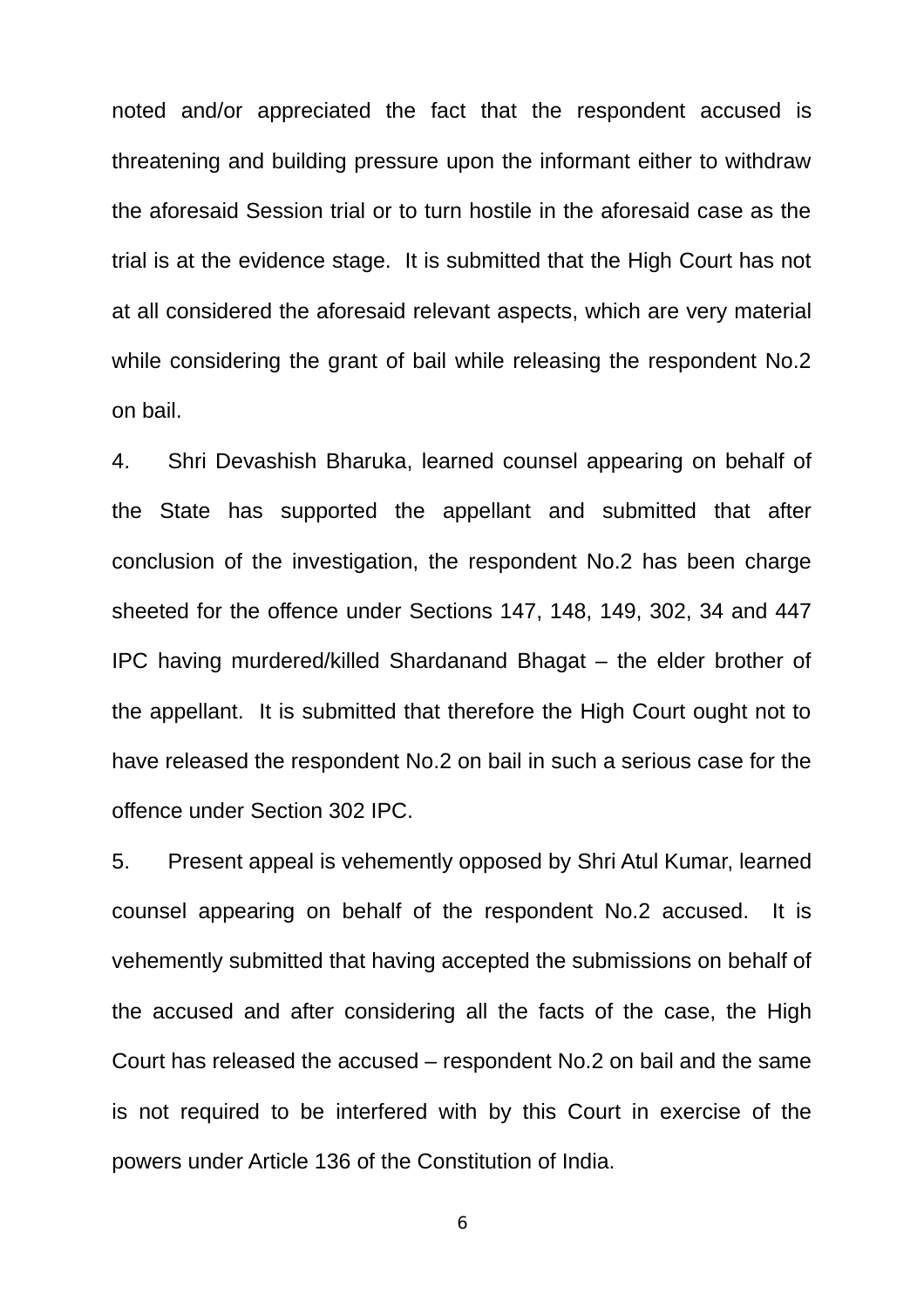5.1 It is submitted that the respondent No.2 is a 70 years old senior citizen suffering from various ailments and has nothing to do with the alleged offences. It is submitted that the alleged involvement in two previous cases has not been concealed from the Hon'ble Court while making application or submission of arguments and has also been discussed by the High Court in the impugned order.

5.2 It is further submitted that even otherwise the evidence in other cases is almost complete and only the doctor and the investigating officer are remained to be examined. It is submitted that in the earlier case, the respondent accused is enlarged on bail and that there is no allegation of misuse of liberty granted by the High Court for 30 years.

5.3 Making the above submissions, it is prayed not to cancel the bail and/or interfere with the impugned judgment and order passed by the High Court releasing the respondent No.2 on bail.

6. We have heard the learned counsel for the respective parties at length. We have also gone through the impugned judgment and order passed by the High Court releasing the respondent No.2 accused on bail.

7. From the impugned judgment and order passed by the High Court, it can be seen that no reasons whatsoever have been assigned by the High Court while releasing the respondent No.2 on bail. After recording the submissions made by the learned counsel appearing on behalf of the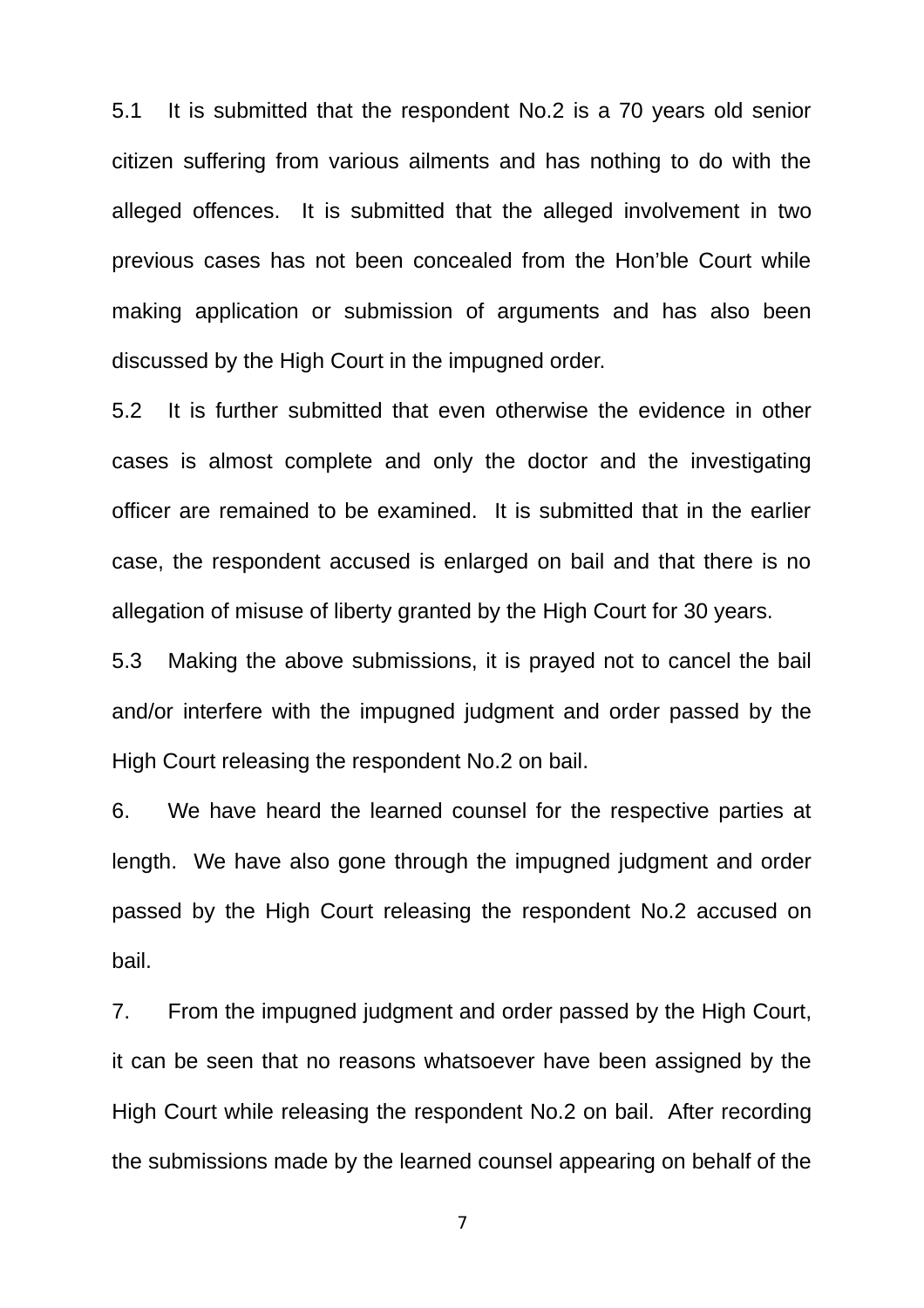accused and the State thereafter the High Court has only observed that "considering the rival submissions as also the facts and circumstances of the case, this Court for the purposes of grant of bail is inclined to accept the submissions advanced by the petitioner's counsel. Prayer for the bail of the petitioner is allowed." There is no further reasoning given at all. Neither the High Court has considered the gravity, nature and seriousness of the offences alleged against the accused. In the case of **Mahipal (supra)** while emphasizing to give brief reasons while granting the bail to an accused in paragraphs 24 to 27, it is observed and held as under:-

**"24.** There is another reason why the judgment of the learned Single Judge has fallen into error. It is a sound exercise of judicial discipline for an order granting or rejecting bail to record the reasons which have weighed with the court for the exercise of its discretionary power. In the present case, the assessment by the High Court is essentially contained in a single para which reads: (*Rajesh Kumar case* [*Rajesh Kumar* v. *State of Rajasthan*, 2019 SCC Online Raj 5197], SCC Online Raj para 4)

"*4*. Considering the contentions put forth by the counsel for the petitioner and taking into account the facts and circumstances of the case and without expressing opinion on the merits of the case, this Court deems it just and proper to enlarge the petitioner on bail."

**25.** Merely recording "having perused the record" and "on the facts and circumstances of the case" does not subserve the purpose of a reasoned judicial order. It is a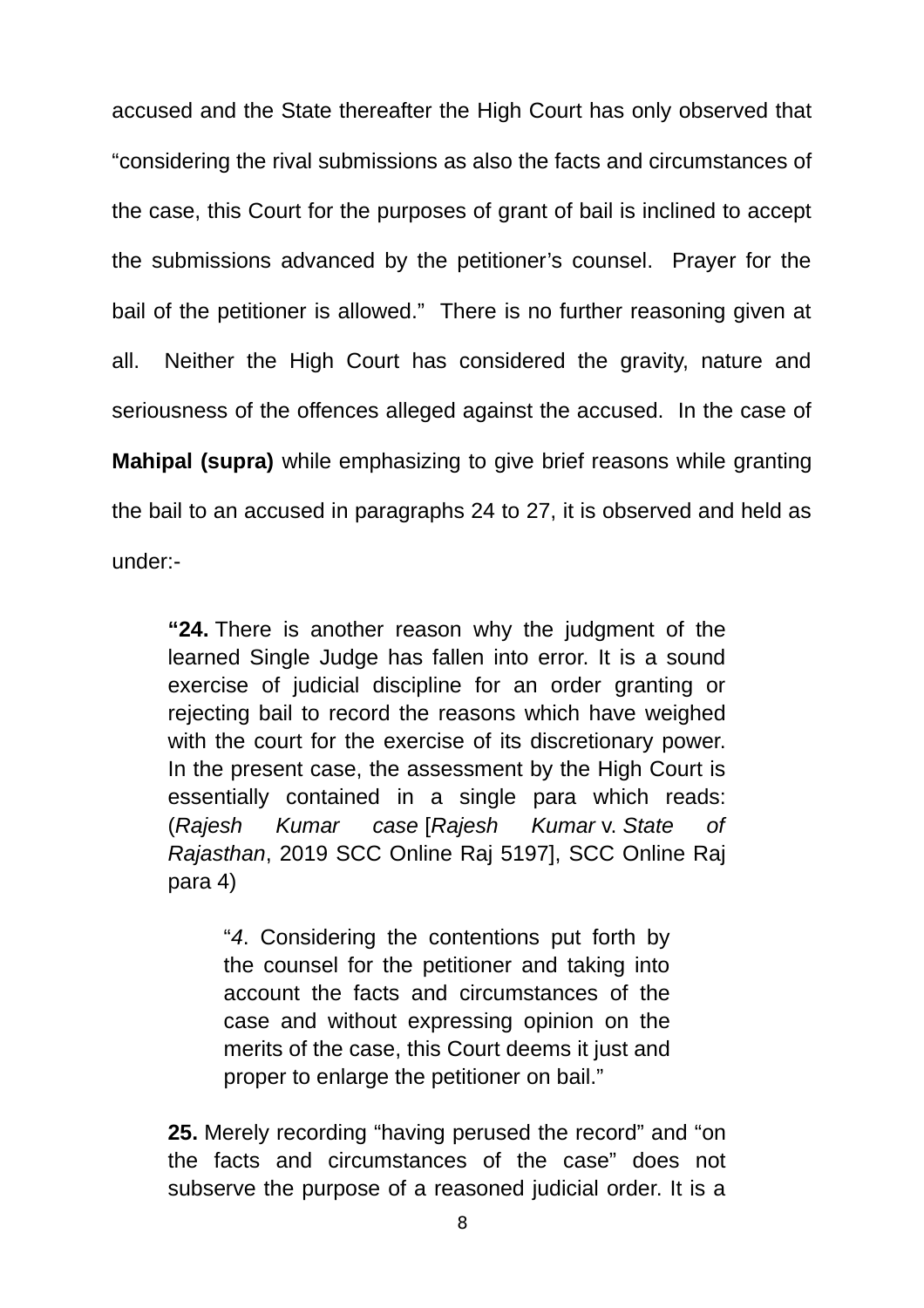fundamental premise of open justice, to which our judicial system is committed, that factors which have weighed in the mind of the Judge in the rejection or the grant of bail are recorded in the order passed. Open justice is premised on the notion that justice should not only be done, but should manifestly and undoubtedly be seen to be done. The duty of Judges to give reasoned decisions lies at the heart of this commitment. Questions of the grant of bail concern both liberty of individuals undergoing criminal prosecution as well as the interests of the criminal justice system in ensuring that those who commit crimes are not afforded the opportunity to obstruct justice. Judges are duty-bound to explain the basis on which they have arrived at a conclusion.

**26.** In *Kalyan Chandra Sarkar* v. *Rajesh Ranjan* [*Kalyan Chandra Sarkar* v. *Rajesh Ranjan*, (2004) 7 SCC 528], a two-Judge Bench of this Court was required to assess the correctness of a decision [*Rajesh Ranjan* v. *State of Bihar*, Criminal Misc. No. 28179 of 2002, order dated 23- 5-2003 (Pat)] of a High Court enlarging the accused on bail. Santosh Hegde, J. speaking for the Court, discussed the law on the grant of bail in non-bailable offences and held : (SCC p. 535, para 11)

"*11*. The law in regard to grant or refusal of bail is very well settled. The court granting bail should exercise its discretion in a judicious manner and not as a matter of course. Though at the stage of granting bail a detailed examination of evidence and elaborate documentation of the merit of the case need not be undertaken, *there is a need to indicate in such orders reasons for prima facie concluding why bail was being granted particularly where the accused is charged of having committed a serious offence. Any order devoid of such reasons would suffer from non-application of mind*."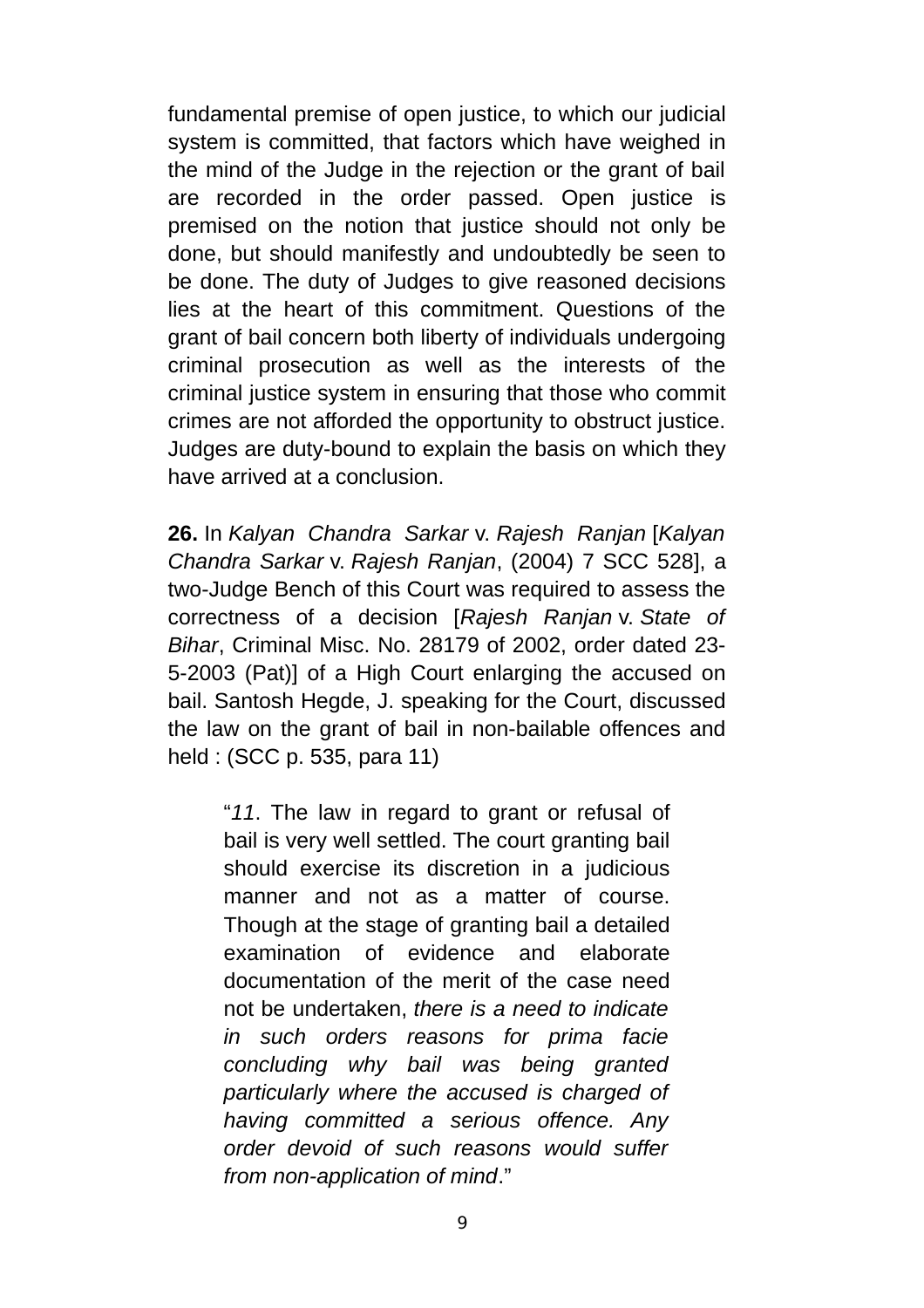## (emphasis supplied)

**27.** Where an order refusing or granting bail does not furnish the reasons that inform the decision, there is a presumption of the non-application of mind which may require the intervention of this Court. Where an earlier application for bail has been rejected, there is a higher burden on the appellate court to furnish specific reasons as to why bail should be granted."

8. A similar view has been expressed by this Court in the recent decision in the case of **Ramesh Bhavan Rathod (supra).** Emphasizing on giving brief reasons while granting bail, it is observed by this Court in the above case that though it is a well settled principle that in determining as to whether bail should be granted, the High Court, or for that matter, the Sessions Court deciding an application under Section 439 Cr.P.C. would not launch upon a detailed evaluation of the facts on merits since a criminal trial is still to take place. It is further observed that however the Court granting bail cannot obviate its duty to apply a judicial mind and to record reasons, brief as they may be, for the purpose of deciding whether or not to grant bail. It is observed that the outcome of the application has a significant bearing on the liberty of the accused on one hand as well as the public interest in the due enforcement of criminal justice on the other and the rights of the victims and their families are at stake as well and therefore while granting bail, the Court has to apply a judicial mind and record brief reasons for the purpose of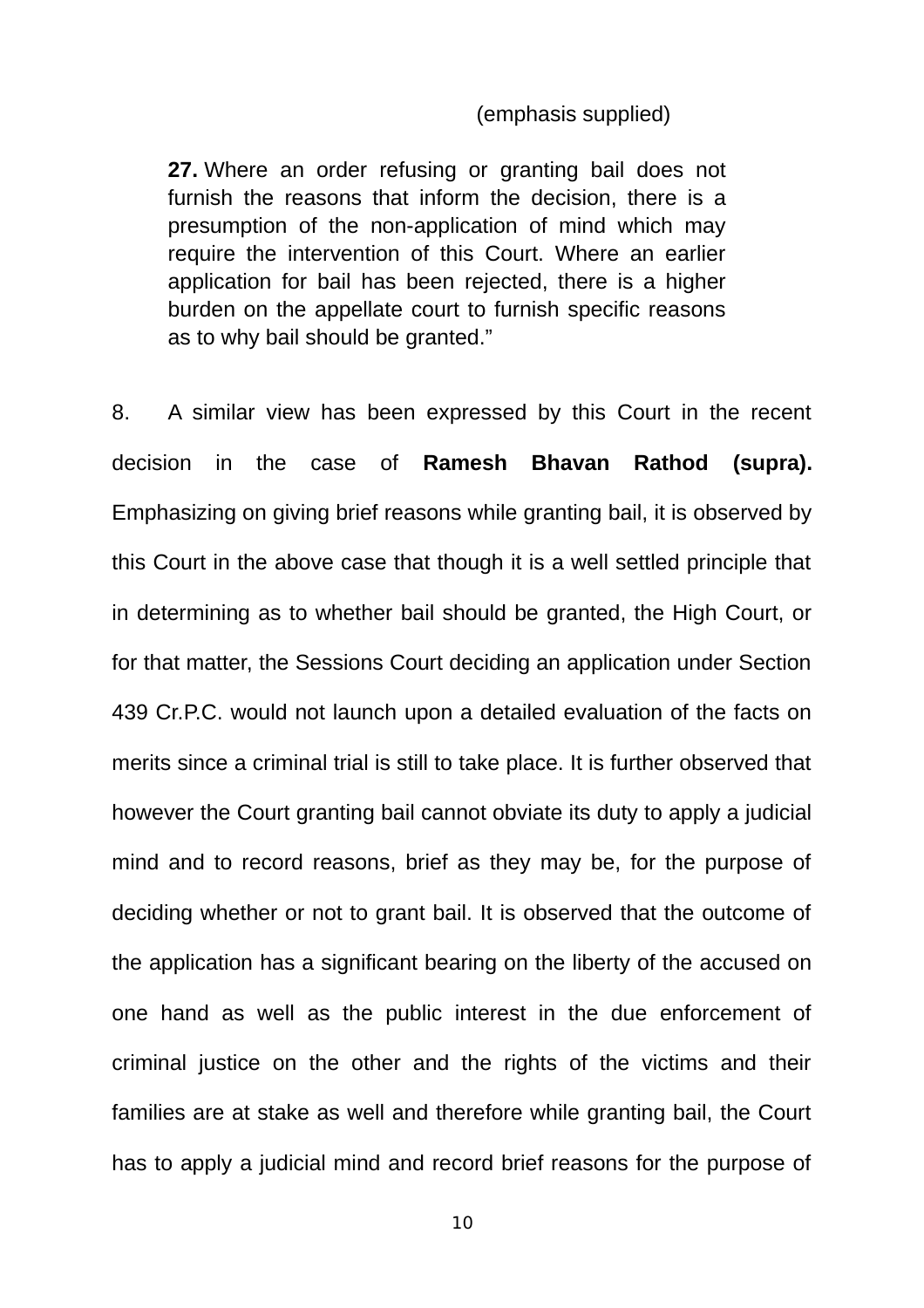deciding whether or not to grant bail. It is further observed by this Court

in the aforesaid decision in paragraph 36 as under:

"36. Grant of bail Under Section 439 of the Code of Criminal Procedure is a matter involving the exercise of judicial discretion. Judicial discretion in granting or refusing bail-as in the case of any other discretion which is vested in a court as a judicial institution-is not unstructured. The duty to record reasons is a significant safeguard which ensures that the discretion which is entrusted to the court is exercised in a judicious manner. The recording of reasons in a judicial order ensures that the thought process underlying the order is subject to scrutiny and that it meets objective standards of reason and justice."

9. Even otherwise the High Court has erred in not considering the material relevant to the determination of whether the accused was to be enlarged on bail. The High Court has not at all adverted to the relevant considerations for grant of bail. In the case of **Anil Kumar Yadav (supra)**, it is observed and held by this Court that while granting bail, the relevant considerations are, (i) nature of seriousness of the offence; (ii) character of the evidence and circumstances which are peculiar to the accused; and (iii) likelihood of the accused fleeing from justice; (iv) the impact that his release may make on the prosecution witnesses, its impact on the society; and (v) likelihood of his tampering.

10. Even the High Court has also not at all considered the criminal antecedents of the respondent No.2 - accused. Though it was pointed out on behalf of the informant that the accused is involved in two cases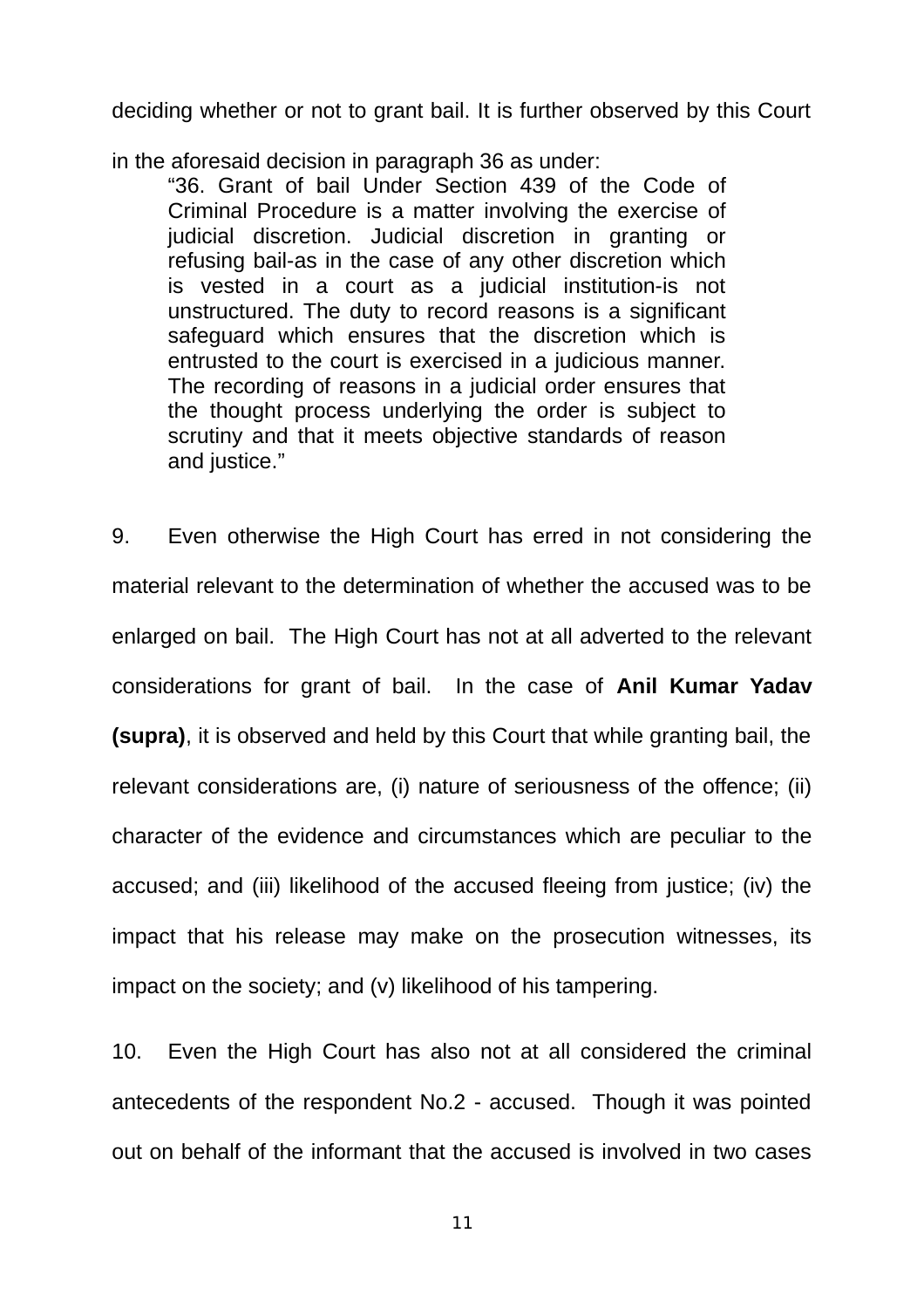and that the appellant (informant) was restrained from proceeding further in earlier cases pending against the accused, the High Court has simply brushed aside the same and has not considered the same at all. The High Court has noted the submission on behalf of the accused that one other accused – Shashi Bhushan Bhagat has been released on bail. However, the High Court has not at all considered whether the case of Shashi Bhushan Bhagat is similar to that of the respondent No.2 – accused - Ramawatar Bhagat or not. It appears that the High Court has passed the order mechanically and in a most perfunctory manner. In the case of In **Neeru Yadav Vs. State of UP & Anr., (2016) 15 SCC 422**, after referring to a catena of judgments of this Court on the considerations to be placed at balance while deciding to grant bail, it is observed in paragraphs 15 and 18 as under:

"15. This being the position of law, it is clear as cloudless sky that the High Court has totally ignored the criminal antecedents of the accused. What has weighed with the High Court is the doctrine of parity. A history-sheeter involved in the nature of crimes which we have reproduced hereinabove, are not minor offences so that he is not to be retained in custody, but the crimes are of heinous nature and such crimes, by no stretch of imagination, can be regarded as jejune. Such cases do create a thunder and lightening having the effect potentiality of torrential rain in an analytical mind. The law expects the judiciary to be alert while admitting these kind of accused persons to be at large and, therefore, the 11 emphasis is on exercise of discretion judiciously and not in a whimsical manner.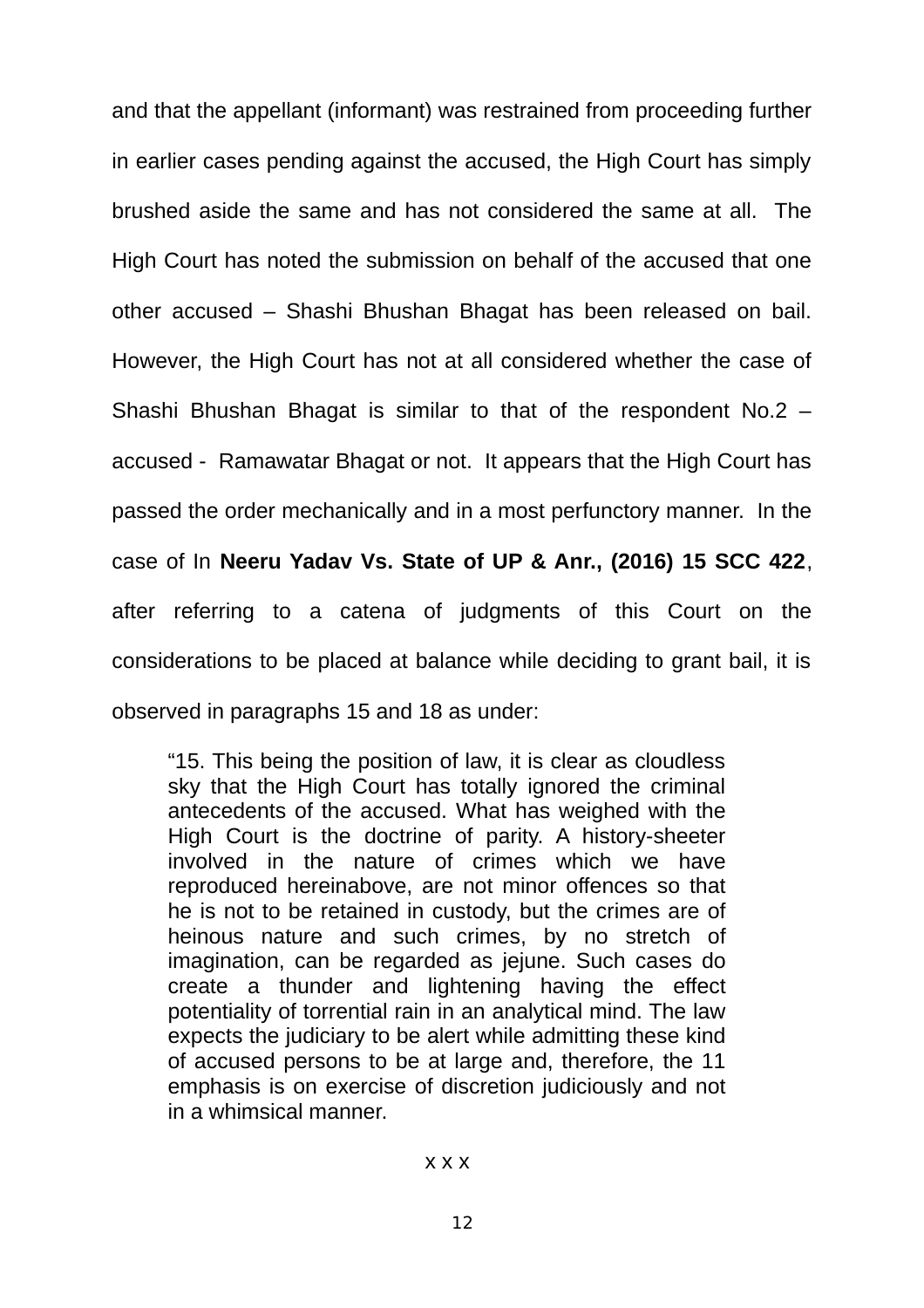18. Before parting with the case, we may repeat with profit that it is not an appeal for cancellation of bail as the cancellation is not sought because of supervening circumstances. The annulment of the order passed by the High Court is sought as many relevant factors have not been taken into consideration which includes the criminal antecedents of the accused and that makes the order a deviant one. Therefore, the inevitable result is the lancination of the impugned order."

11. Applying the law laid down by this Court in the aforesaid decisions to the facts of the case on hand and more particularly considering the fact that respondent No.2 is a history sheeter and is having a criminal antecedent and is involved in the double murder of having killed the father and brother of the informant and the trial of these cases is at the crucial stage of recording evidence and there are allegations of pressurizing the informant and the witnesses, the impugned judgment and order passed by the High Court releasing the respondent No.2 on bail is absolutely unsustainable and the same cannot stand. The High Court has not at all considered the gravity, nature and seriousness of the offences alleged.

12. In view of the above and for the reasons stated above, the present appeal succeeds. The impugned judgment and order passed by the High Court releasing the respondent No.2 on bail is hereby quashed and set aside. On quashing and setting aside the impugned judgment and order passed by the High Court releasing the respondent No.2 on bail, now the respondent No.2 accused to surrender before the concerned jail